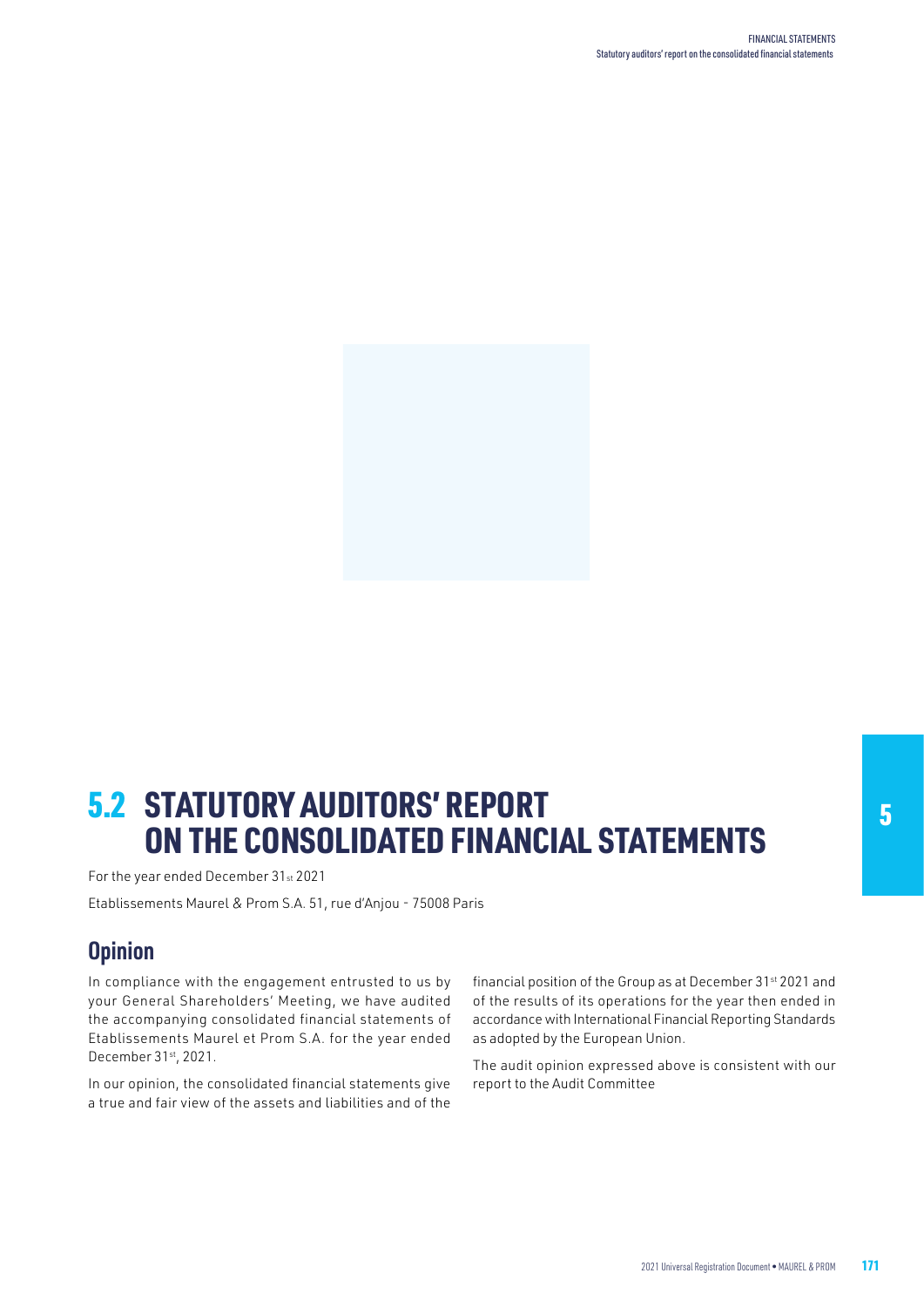## **Basis for Opinion**

### **Audit Framework**

5

We conducted our audit in accordance with professional standards applicable in France. We believe that the audit evidence we have obtained is sufficient and appropriate to provide a basis for our opinion.

Our responsibilities under those standards are further described in the *Statutory Auditors' Responsibilities for the Audit of the Consolidated Financial Statements* section of our report.

### **Justification of Assessments - Key Audit Matters**

Due to the global crisis related to the Covid-19 pandemic, the financial statements of this period have been prepared and audited under specific conditions. Indeed, this crisis and the exceptional measures taken in the context of the state of sanitary emergency have had numerous consequences for companies, particularly on their operations and their financing, and have led to greater uncertainties on their future prospects. Those measures, such as travel restrictions and remote working, have also had an impact on the companies' internal organization and the performance of the audits.

It is in this complex and evolving context that, in accordance with the requirements of Articles L.823-9 and R.823-7 of the

#### **Impact of reserve estimate on production assets**

### **Independence**

We conducted our audit engagement in compliance with independence requirements of the French Commercial Code (code de commerce) and the French Code of Ethics (code de déontologie) for statutory auditors for the period from January 1st, 2021 to the date of our report and specifically we did not provide any prohibited non-audit services referred to in Article 5(1) of Regulation (EU) No 537/2014.

French Commercial Code (code de commerce) relating to the justification of our assessments, we inform you of the key audit matters relating to risks of material misstatement that, in our professional judgment, were of most significance in our audit of the consolidated financial statements of the current period, as well as how we addressed those risks.

These matters were addressed in the context of our audit of the consolidated financial statements as a whole, and in forming our opinion thereon, and we do not provide a separate opinion on specific items of the consolidated financial statements.

| <b>Risk identified</b>                                                                                                                                                                                                                                                                                                                                                                                                                                                                                                                                                                                                                                                                                                                                                                                                                                                                                                                                                                                                                                                                                                                                                                                                                                                                    | Our response                                                                                                                                                                                                                                                                                                                                                                                                                                                                                                                                                                                                                                                                                                                                                                                                                                                                                                                                                                                                                                                                                                                                                                         |
|-------------------------------------------------------------------------------------------------------------------------------------------------------------------------------------------------------------------------------------------------------------------------------------------------------------------------------------------------------------------------------------------------------------------------------------------------------------------------------------------------------------------------------------------------------------------------------------------------------------------------------------------------------------------------------------------------------------------------------------------------------------------------------------------------------------------------------------------------------------------------------------------------------------------------------------------------------------------------------------------------------------------------------------------------------------------------------------------------------------------------------------------------------------------------------------------------------------------------------------------------------------------------------------------|--------------------------------------------------------------------------------------------------------------------------------------------------------------------------------------------------------------------------------------------------------------------------------------------------------------------------------------------------------------------------------------------------------------------------------------------------------------------------------------------------------------------------------------------------------------------------------------------------------------------------------------------------------------------------------------------------------------------------------------------------------------------------------------------------------------------------------------------------------------------------------------------------------------------------------------------------------------------------------------------------------------------------------------------------------------------------------------------------------------------------------------------------------------------------------------|
| Every year the Group engages specialists to independently appraise the reserves for each oil<br>producing permit.<br>Proven and probable reserves correspond, respectively, to oil and gas reserves that are<br>"reasonably certain" and "reasonably probable" to be producible using current technology, at<br>current prices, with current commercial terms and government consent.<br>The estimation of hydrocarbon reserves is fundamental to recognizing assets related to the<br>Group's oil operations, especially with regard to determining the depreciation rate of those<br>assets according to the unit-of-production method described in Note 3.3 to the consolidated<br>financial statements, as well as to the impairment tests conducted on producing assets, but also<br>with regard to recognizing exploration expenditures in accordance with the "successful efforts"<br>method.<br>Reserve estimates are by nature uncertain because of the geoscience and engineering data used<br>to determine the volume in the fields. It is also complex because of the contractual terms and<br>conditions that determine the<br>Group's share of reserves.<br>For these reasons, we have considered the estimate of proven and probable reserves to be a<br>key audit matter. | The procedures carried out consisted in:<br>- Noting the procedures set up by the Group to determine its hydrocarbon reserves;<br>Assessing the qualifications of the independent appraisers tasked with estimating<br>and certifying the reserves;<br>Analysing changes in reserves compared to the end of the previous fiscal year so that our<br>audit can focus on the main changes for the period;<br>Comparing actual production in previous years with the corresponding expected production;<br>Analysing the assumptions used by the group and the independent appraisers to determine<br>the proven and probable reserves recoverable before the agreements conferring the<br>production permits expire and, as necessary, the reasons that led the Group to consider that<br>the renewal of this entitlement was reasonably certain, for the estimate of the reserves;<br>in the case of gas reserves, corroborating their recognition level based on existing sales<br>agreements;<br>Assessing whether the revised reserve estimates were properly taken into account by the<br>Group during impairment tests and for recording depreciation and amortisation expenses. |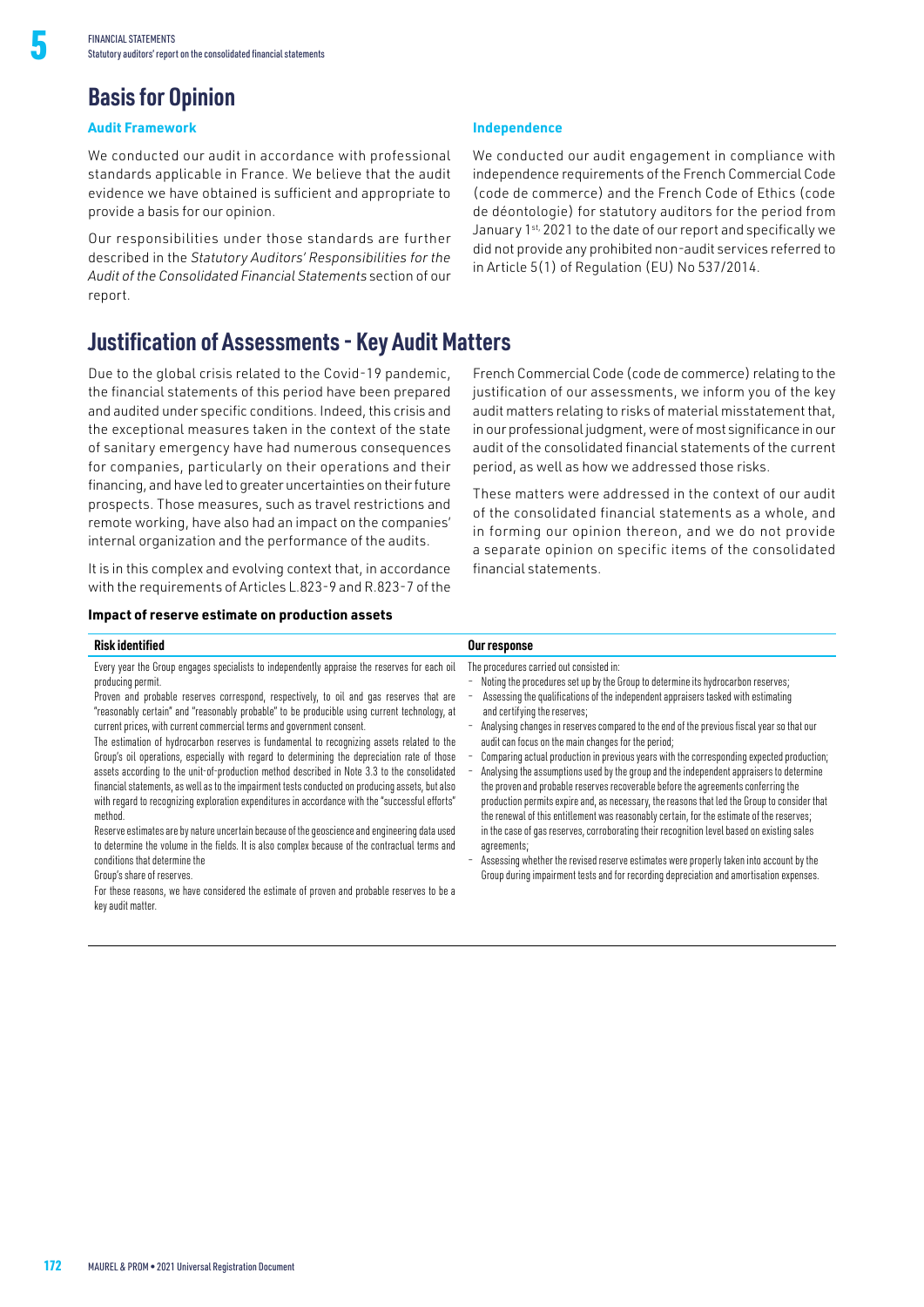### **Carrying value of oil & gas production assets**

#### **Risk identified Our response**

As at 31 December 2021, tangible and intangible assets related to oil&gas producing assets amount to MUSD 996, and account for 77% of the Group's non-current assets

We deemed that the impairment of non-current production activity assets was a key audit matter because of their material importance in the Group's financial statements. Furthermore, the determination of their recoverable value, based on the value of their expected updated future cash flow, requires the use of assumptions, estimates and material assessments by management, as indicated in Note 3.3 to the consolidated financial statements.

Specifically, a sustained climate of low hydrocarbon prices would adversely affect the Group's results and, as a consequence, significantly impact the recoverable value of production activity assets.

The Group deems that a permit generally constitutes a Cash Generating Unit (CGU). A CGU is a set of assets whose ongoing utilisation generates cash flows that are largely independent of the cash flows from the other asset groups.

The Group performs impairment tests on those assets, the procedures for which are described in Note 3.3 to the consolidated financial statements.

The main assumptions that Management takes into consideration when assessing recoverable value are, as mentioned in Note 3.3.2 to the consolidated financial statements, as follows:

- The future price of hydrocarbons
- Operating costs
- Estimates of hydrocarbon reserves
- Forecasts of produced, marketed volumes
- The discount rate after tax

## **Specific Verifications**

We have also performed, in accordance with professional standards applicable in France, the specific verifications required by laws and regulations of the Group's information given in the management report of the Board of Directors.

We have no matters to report as to its fair presentation and its consistency with the consolidated financial statements.

We attest that the consolidated non-financial statement required by Article L. 225-102-1 of the French Commercial

### **Report on Other Legal and Regulatory Requirements**

### **Format of presentation of the consolidated financial statements intended to be included in the annual financial report**

We have also verified, in accordance with the professional standard applicable in France relating to the procedures performed by the statutory auditor relating to the annual and consolidated financial statements presented in the European single electronic format, that the presentation of the consolidated financial statements intended to be included in the annual financial report mentioned in Article L.451-1-2, I of the French Monetary and Financial Code (code monétaire et financier), prepared unde the responsibility of the Chief Executor, complies with the single electronic format defined in the European Delegated Regulation N° 2019/815 of 17 Decembre 2018. As it relates to consolidated financial statements, our work includes verifying that the tagging of these consolidated financial statements complies with the format defined in the above delegated regulation.

For the assets subject to an impairment test, our audit involved obtaining the value in use (future discounted cash flows) and analyzing whether, in the event that the value thus obtained is lower than the net book value, an impairment was recognized.

To assess the relevance of Management's assumptions and the data included in the assessment models, we produced a comparative analysis of industry practices relating to hydrocarbon prices (in the short, medium and long term) and discount rates

We ensure the absence of obvious inconsistencies between management assumption used in the models and Group publications referring to environmental and climate issues.

In addition, we analysed the data underlying future cash flows used to determine the recoverable value of assets included in the tested CGUs:

- the production profiles used were compared to reserves certified by independent annraisers;
- Assumptions of operating costs were corroborated with the levels of actual budgeted costs resulting from forecasts established by Management and presented to the Board of Directors;
- We assessed whether the tax rates used were consistent with applicable tax regimes or prevailing oil contracts.

Code (Code de commerce), is included in the Group's management report [or in the Group's information given in the management report], it being specified that, in accordance with the provisions of Article L. 823-10 of this Code, we have verified neither the fair presentation nor the consistency with the consolidated financial statements of the information contained therein and this information must be reported by an independent third party body.

Based on the work we have performed, we conclude that the presentation of the consolidated financial statements intended to be included in the annual financial report complies, in all material respects, with the European single electronic format.

We have no responsibility to verify that the consolidated financial statements that will ultimately be included by your company in the annual financial report filed with the AMF are in agreement with those on which we have performed our work.

#### **Appointment of the Statutory Auditors**

We were appointed as statutory auditors of Etablissements Maurel et Prom S.A. by the annual general meeting held on June 12, 2014 for KPMG and on June 14 2002 for GEA AUDIT.

As at December 31st 2019, KPMG and GEA AUDIT were in the 8h year and 20th year of total uninterrupted engagement.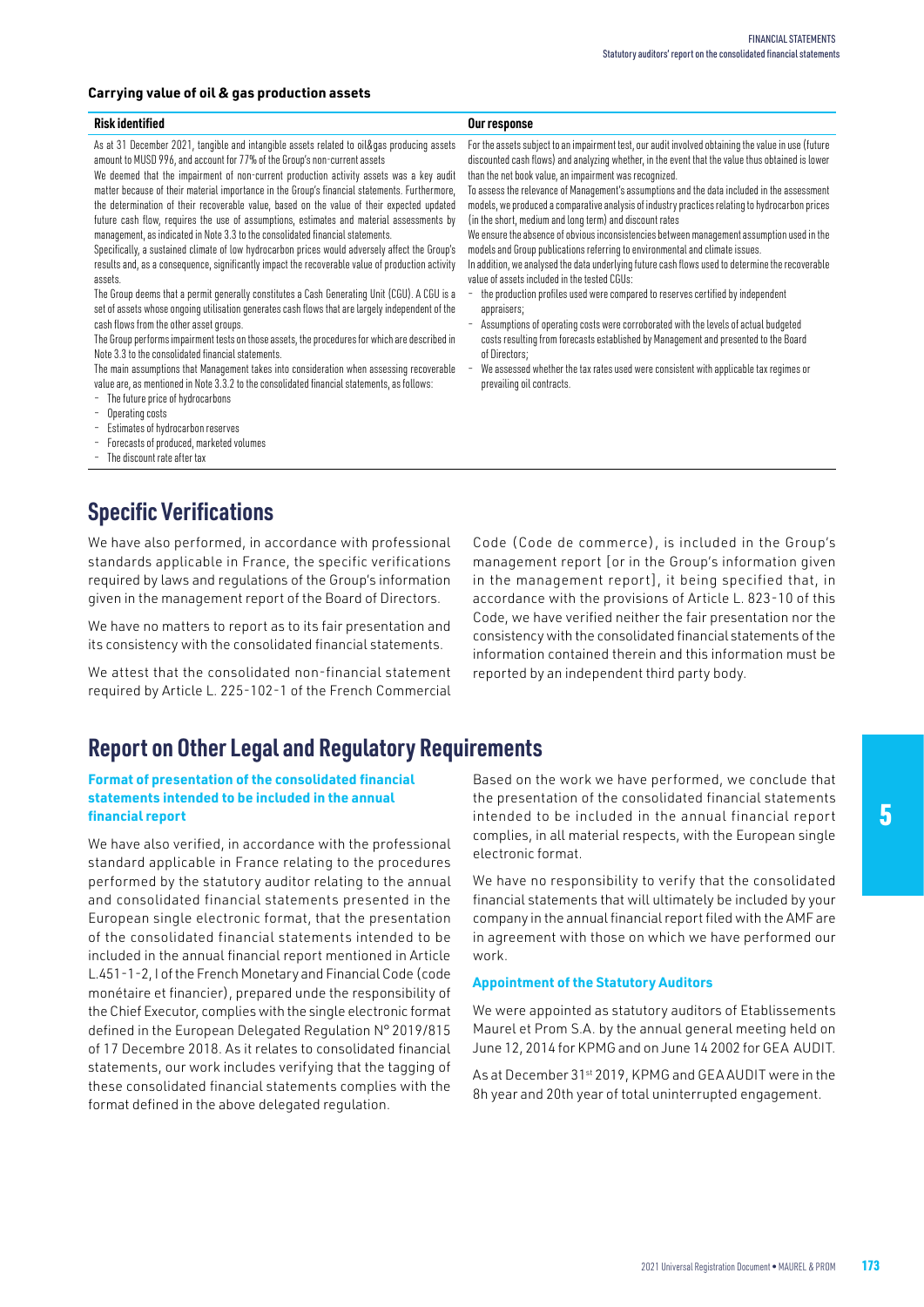### **Responsibilities of Management and Those Charged with Governance for the Consolidated Financial Statements**

Management is responsible for the preparation and fair presentation of the consolidated financial statements in accordance with International Financial Reporting Standards as adopted by the European Union and for such internal control as management determines is necessary to enable the preparation of consolidated financial statements that are free from material misstatement, whether due to fraud or error.

In preparing the consolidated financial statements, management is responsible for assessing the Company's ability to continue as a going concern, disclosing, as applicable, matters related to going concern and using the

going concern basis of accounting unless it is expected to liquidate the Company or to cease operations.

The Audit Committee is responsible for monitoring the financial reporting process and the effectiveness of internal control and risks management systems and where applicable, its internal audit, regarding the accounting and financial reporting procedures.

The consolidated financial statements were approved by the Board of Directors.

### **Statutory Auditors' Responsibilities for the Audit of the Consolidated Financial Statements**

#### **Objectives and audit approach**

Our role is to issue a report on the consolidated financial statements. Our objective is to obtain reasonable assurance about whether the consolidated financial statements as a whole are free from material misstatement. Reasonable assurance is a high level of assurance, but is not a guarantee that an audit conducted in accordance with professional standards will always detect a material misstatement when it exists. Misstatements can arise from fraud or error and are considered material if, individually or in the aggregate, they could reasonably be expected to influence the economic decisions of users taken on the basis of these consolidated financial statements.

As specified in Article L.823-10-1 of the French Commercial Code (code de commerce), our statutory audit does not include assurance on the viability of the Company or the quality of management of the affairs of the Company.

As part of an audit conducted in accordance with professional standards applicable in France, the statutory auditor exercises professional judgment throughout the audit and furthermore:

- − Identifies and assesses the risks of material misstatement of the consolidated financial statements, whether due to fraud or error, designs and performs audit procedures responsive to those risks, and obtains audit evidence considered to be sufficient and appropriate to provide a basis for his opinion. The risk of not detecting a material misstatement resulting from fraud is higher than for one resulting from error, as fraud may involve collusion, forgery, intentional omissions, misrepresentations, or the override of internal control.
- − Obtains an understanding of internal control relevant to the audit in order to design audit procedures that are appropriate in the circumstances, but not for the purpose of expressing an opinion on the effectiveness of the internal control.
- Evaluates the appropriateness of accounting policies used and the reasonableness of accounting estimates and related disclosures made by management in the consolidated financial statements.
- − Assesses the appropriateness of management's use of the going concern basis of accounting and, based on the audit evidence obtained, whether a material uncertainty exists related to events or conditions that may cast significant doubt on the Company's ability to continue as a going concern. This assessment is based on the audit evidence obtained up to the date of his audit report. However, future events or conditions may cause the Company to cease to continue as a going concern. If the statutory auditor concludes that a material uncertainty exists, there is a requirement to draw attention in the audit report to the related disclosures in the consolidated financial statements or, if such disclosures are not provided or inadequate, to modify the opinion expressed therein.
- − Evaluates the overall presentation of the consolidated financial statements and assesses whether these statements represent the underlying transactions and events in a manner that achieves fair presentation.
- − Obtains sufficient appropriate audit evidence regarding the financial information of the entities or business activities within the Group to express an opinion on the consolidated financial statements. The statutory auditor is responsible for the direction, supervision and performance of the audit of the consolidated financial statements and for the opinion expressed on these consolidated financial statements.

#### **Report to the Audit Committee**

We submit a report to the Audit Committee which includes in particular a description of the scope of the audit and the audit program implemented, as well as the results of our audit. We also report, if any, significant deficiencies in internal control regarding the accounting and financial reporting procedures that we have identified.

Our report to the Audit Committee includes the risks of material misstatement that, in our professional judgment, were of most significance in the audit of the consolidated financial statements of the current period and which are therefore the key audit matters, that we are required to describe in this audit report.